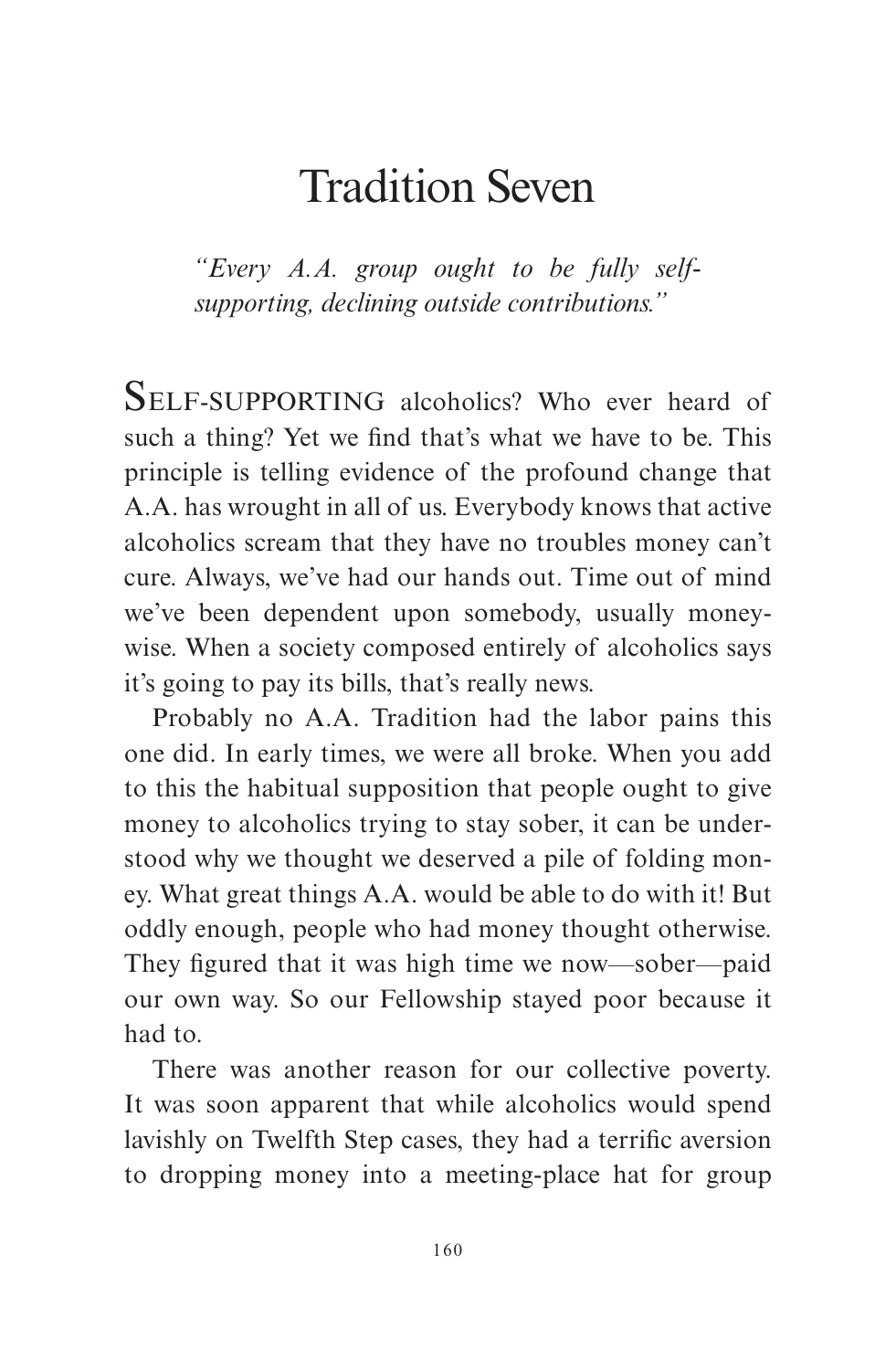purposes. We were astounded to find that we were as tight as the bark on a tree. So A.A., the movement, started and stayed broke, while its individual members waxed prosperous.

Alcoholics are certainly all-or-nothing people. Our reactions to money prove this. As A.A. emerged from its infancy into adolescence, we swung from the idea that we needed vast sums of money to the notion that A.A. shouldn't have any. On every lip were the words "You can't mix A.A. and money. We shall have to separate the spiritual from the material." We took this violent new tack because here and there members had tried to make money out of their A.A. connections, and we feared we'd be exploited. Now and then, grateful benefactors had endowed clubhouses, and as a result there was sometimes outside interference in our affairs. We had been presented with a hospital, and almost immediately the donor's son became its principal patient and would-be manager. One A.A. group was given five thousand dollars to do with what it would. The hassle over that chunk of money played havoc for years. Frightened by these complications, some groups refused to have a cent in their treasuries.

Despite these misgivings, we had to recognize the fact that A.A. had to function. Meeting places cost something. To save whole areas from turmoil, small offices had to be set up, telephones installed, and a few full-time secretaries hired. Over many protests, these things were accomplished. We saw that if they weren't, the man coming in the door couldn't get a break. These simple services would require small sums of money which we could and would pay our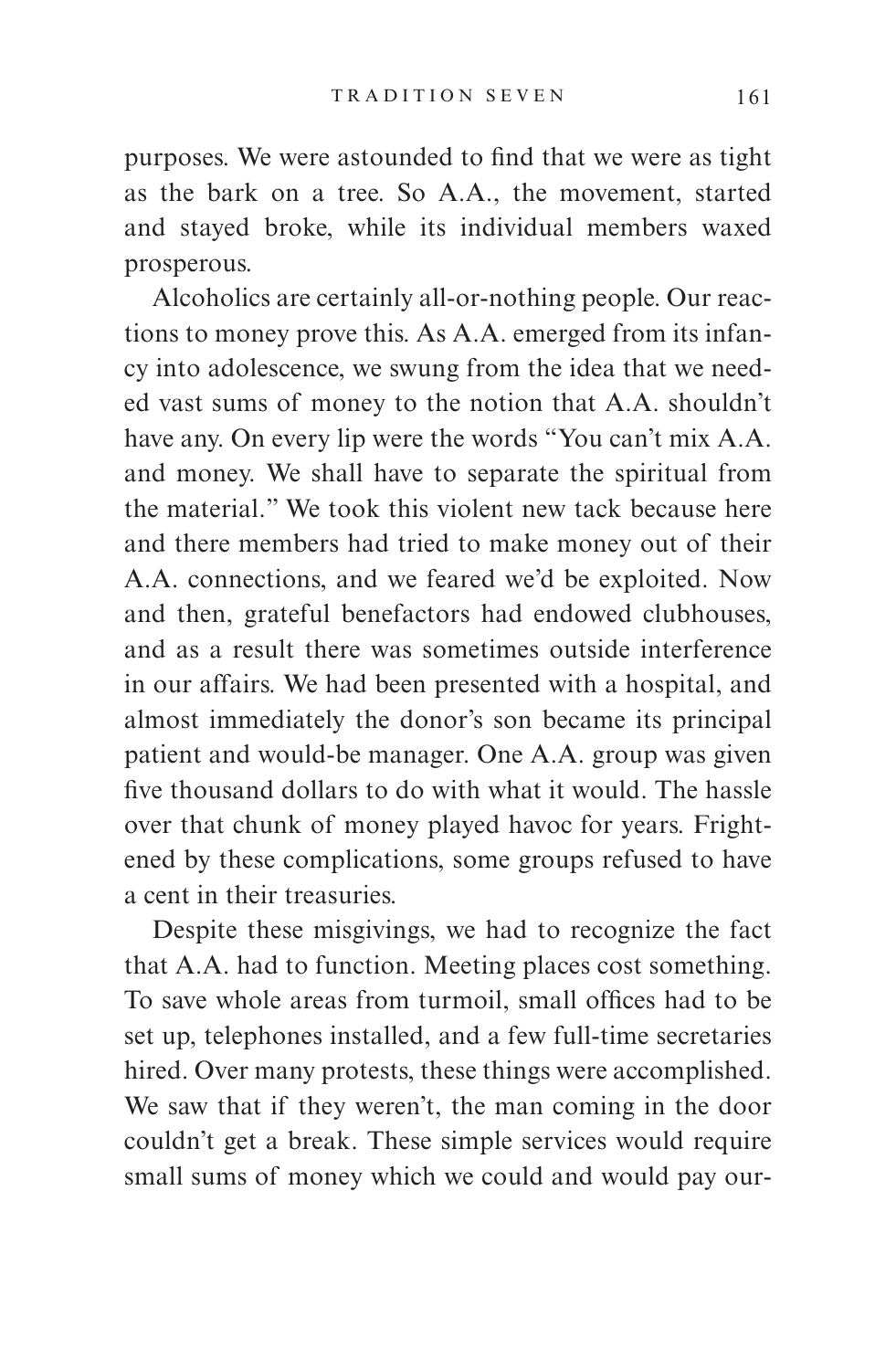selves. At last the pendulum stopped swinging and pointed straight at Tradition Seven as it reads today.

In this connection, Bill likes to tell the following pointed story. He explains that when Jack Alexander's *Saturday Evening Post* piece broke in 1941, thousands of frantic letters from distraught alcoholics and their families hit the Foundation<sup>\*</sup> letterbox in New York. "Our office staff," Bill says, "consisted of two people: one devoted secretary and myself. How could this landslide of appeals be met? We'd have to have some more full-time help, that was sure. So we asked the A.A. groups for voluntary contributions. Would they send us a dollar a member a year? Otherwise this heartbreaking mail would have to go unanswered.

"To my surprise, the response of the groups was slow. I got mighty sore about it. Looking at this avalanche of mail one morning at the office, I paced up and down ranting how irresponsible and tightwad my fellow members were. Just then an old acquaintance stuck a tousled and aching head in the door. He was our prize slippee. I could see he had an awful hangover. Remembering some of my own, my heart filled with pity. I motioned him to my inside cubicle and produced a five-dollar bill. As my total income was thirty dollars a week at the time, this was a fairly large donation. Lois really needed the money for groceries, but that didn't stop me. The intense relief on my friend's face warmed my heart. I felt especially virtuous as I thought of all the ex-drunks who wouldn't even send the Foundation

<sup>\*</sup> In 1954, the name of the Alcoholic Foundation, Inc., was changed to the General Service Board of Alcoholics Anonymous, Inc., and the Foundation office is now the General Service Office.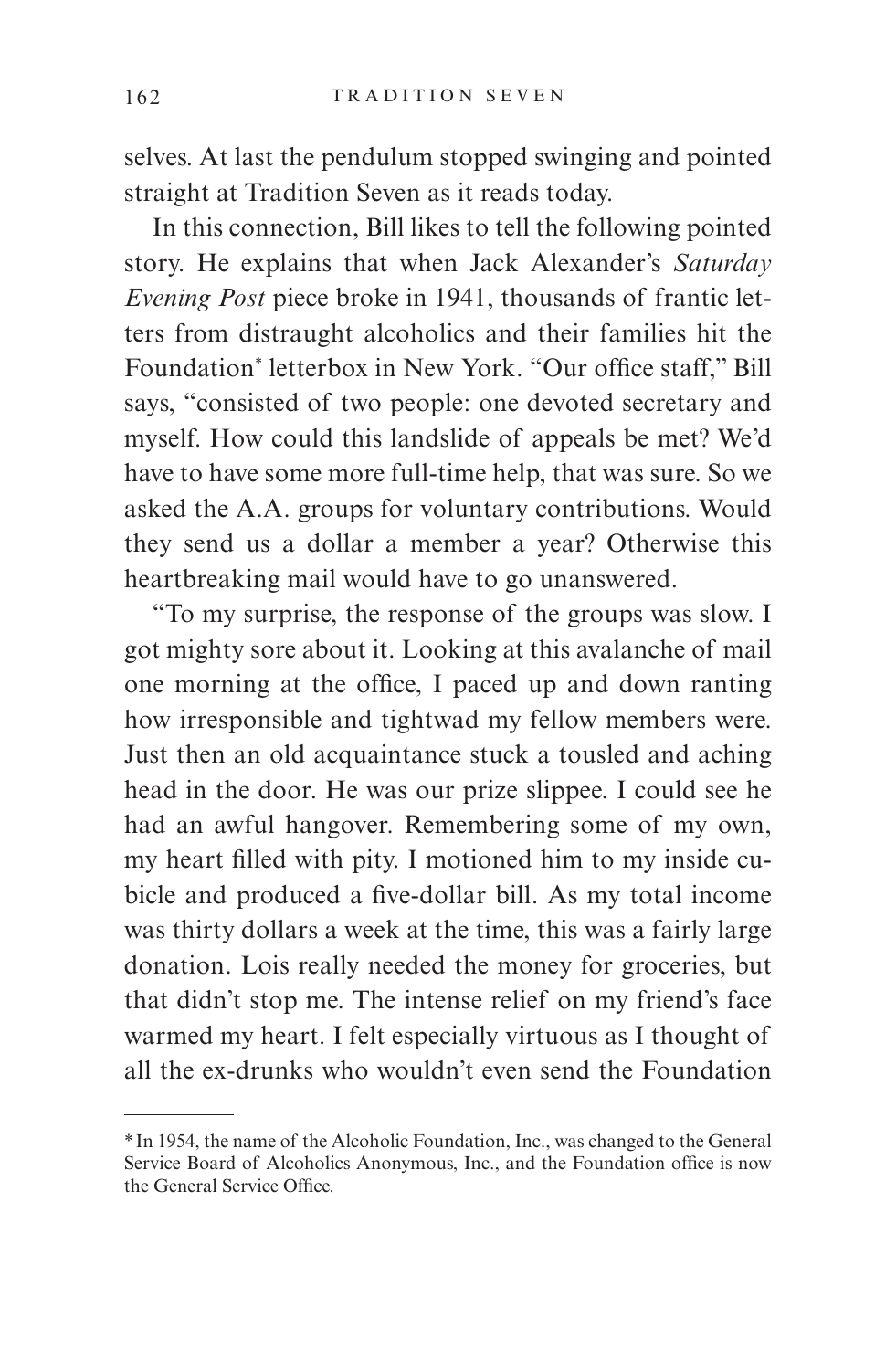a dollar apiece, and here I was gladly making a five-dollar investment to fix a hangover.

"The meeting that night was at New York's old 24th Street Clubhouse. During the intermission, the treasurer gave a timid talk on how broke the club was. (That was in the period when you couldn't mix money and A.A.) But finally he said it—the landlord would put us out if we didn't pay up. He concluded his remarks by saying, 'Now boys, please go heavier on the hat tonight, will you?'

"I heard all this quite plainly, as I was piously trying to convert a newcomer who sat next to me. The hat came in my direction, and I reached into my pocket. Still working on my prospect, I fumbled and came up with a fifty-cent piece. Somehow it looked like a very big coin. Hastily, I dropped it back and fished out a dime, which clinked thinly as I dropped it in the hat. Hats never got folding money in those days.

"Then I woke up. I who had boasted my generosity that morning was treating my own club worse than the distant alcoholics who had forgotten to send the Foundation their dollars. I realized that my five-dollar gift to the slippee was an ego-feeding proposition, bad for him and bad for me. There *was* a place in A.A. where spirituality and money would mix, and that was in the hat!"

There is another story about money. One night in 1948, the trustees of the Foundation were having their quarterly meeting. The agenda discussion included a very important question. A certain lady had died. When her will was read, it was discovered she had left Alcoholics Anonymous in trust with the Alcoholic Foundation a sum of ten thou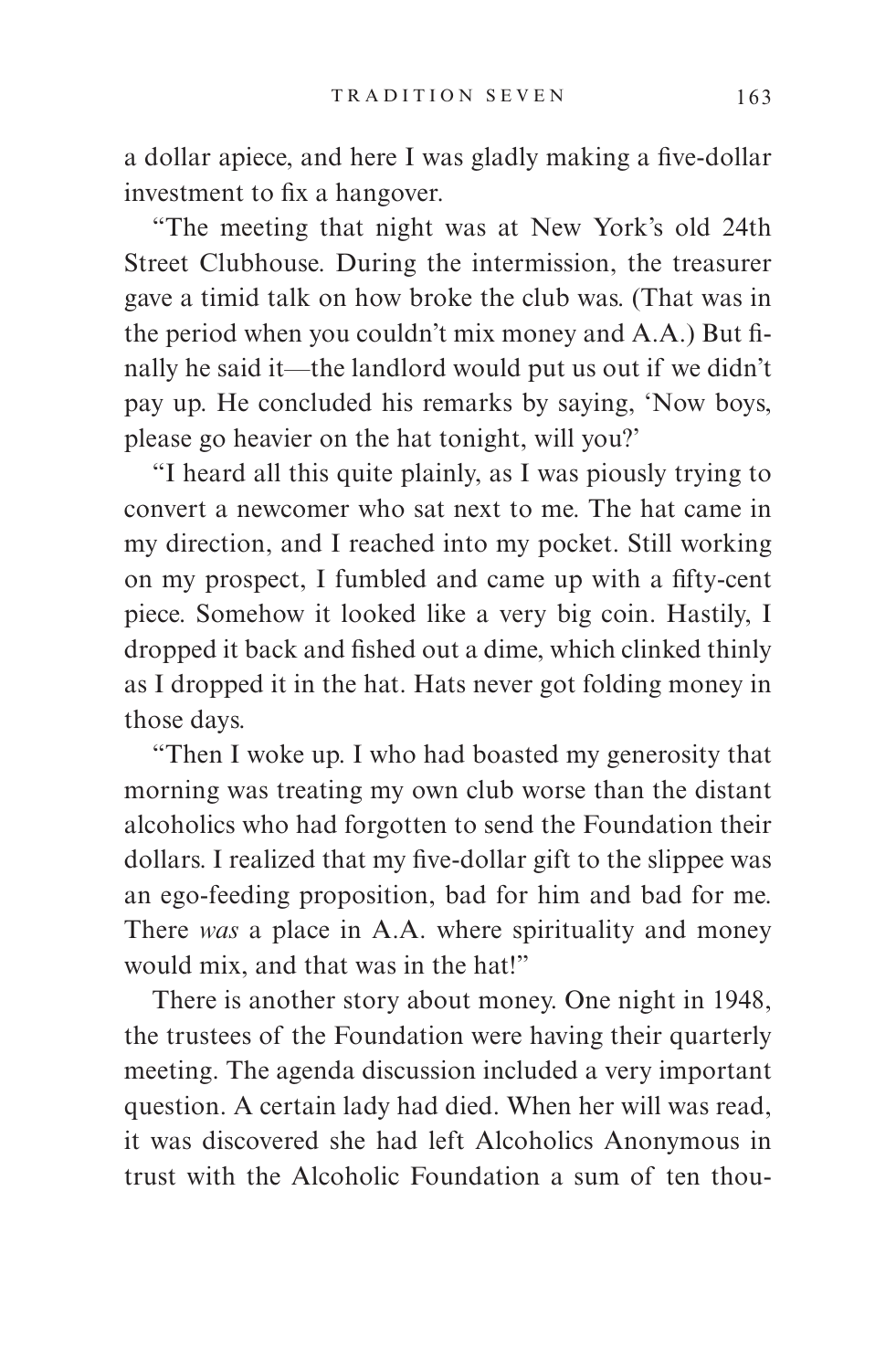sand dollars. The question was: Should A.A. take the gift?

What a debate we had on that one! The Foundation was really hard up just then; the groups weren't sending in enough for the support of the office; we had been tossing in all the book income and even that hadn't been enough. The reserve was melting like snow in springtime. We needed that ten thousand dollars. "Maybe," some said, "the groups will never fully support the office. We can't let it shut down; it's far too vital. Yes, let's take the money. Let's take all such donations in the future. We're going to need them."

Then came the opposition. They pointed out that the Foundation board already knew of a total of half a million dollars set aside for A.A. in the wills of people still alive. Heaven only knew how much there was we hadn't heard about. If outside donations weren't declined, absolutely cut off, then the Foundation would one day become rich. Moreover, at the slightest intimation to the general public from our trustees that we needed money, we could become immensely rich. Compared to this prospect, the ten thousand dollars under consideration wasn't much, but like the alcoholic's first drink it would, if taken, inevitably set up a disastrous chain reaction. Where would that land us? Whoever pays the piper is apt to call the tune, and if the A.A. Foundation obtained money from outside sources, its trustees might be tempted to run things without reference to the wishes of A.A. as a whole. Relieved of responsibility, every alcoholic would shrug and say, "Oh, the Foundation is wealthy—why should I bother?" The pressure of that fat treasury would surely tempt the board to invent all kinds of schemes to do good with such funds,